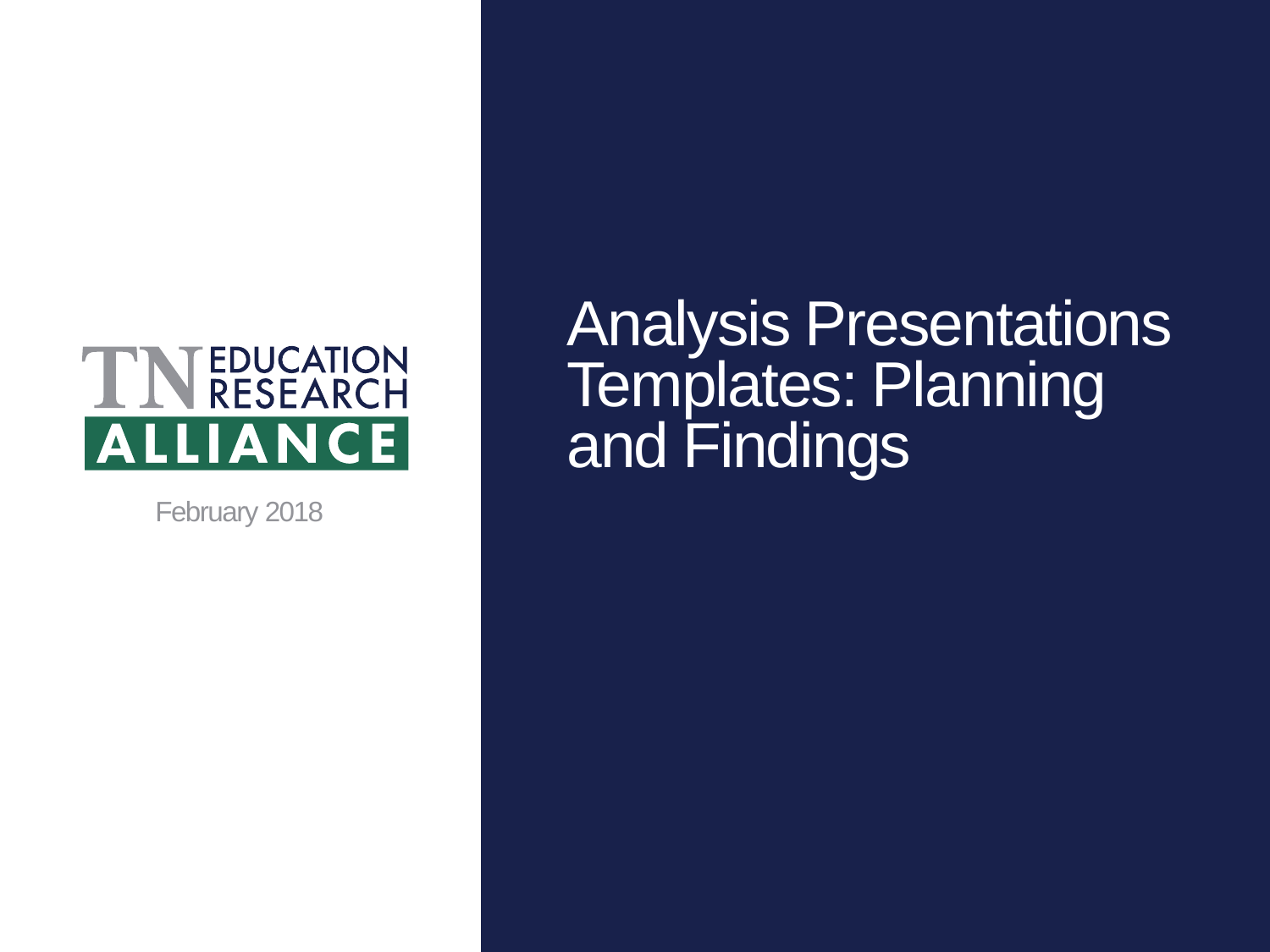#### Analysis Presentations: Purpose

- The purpose of these analysis presentations is to prompt focused, internal discussion and feedback on:
	- The purpose of the analysis
		- What is it and should we be doing this in the first place?
	- The audiences of the analysis
		- Who is the primary audience? Who are secondary audiences?
	- The methodology of the analysis
		- Is the methodology sound? How could it be tweaked? Can you relay what you did in accessible language?
	- The best ways to talk about the analysis for TERA's primary audiences (methodology and findings)
		- Are we answering the "so what?" and "why does this matter?" questions?

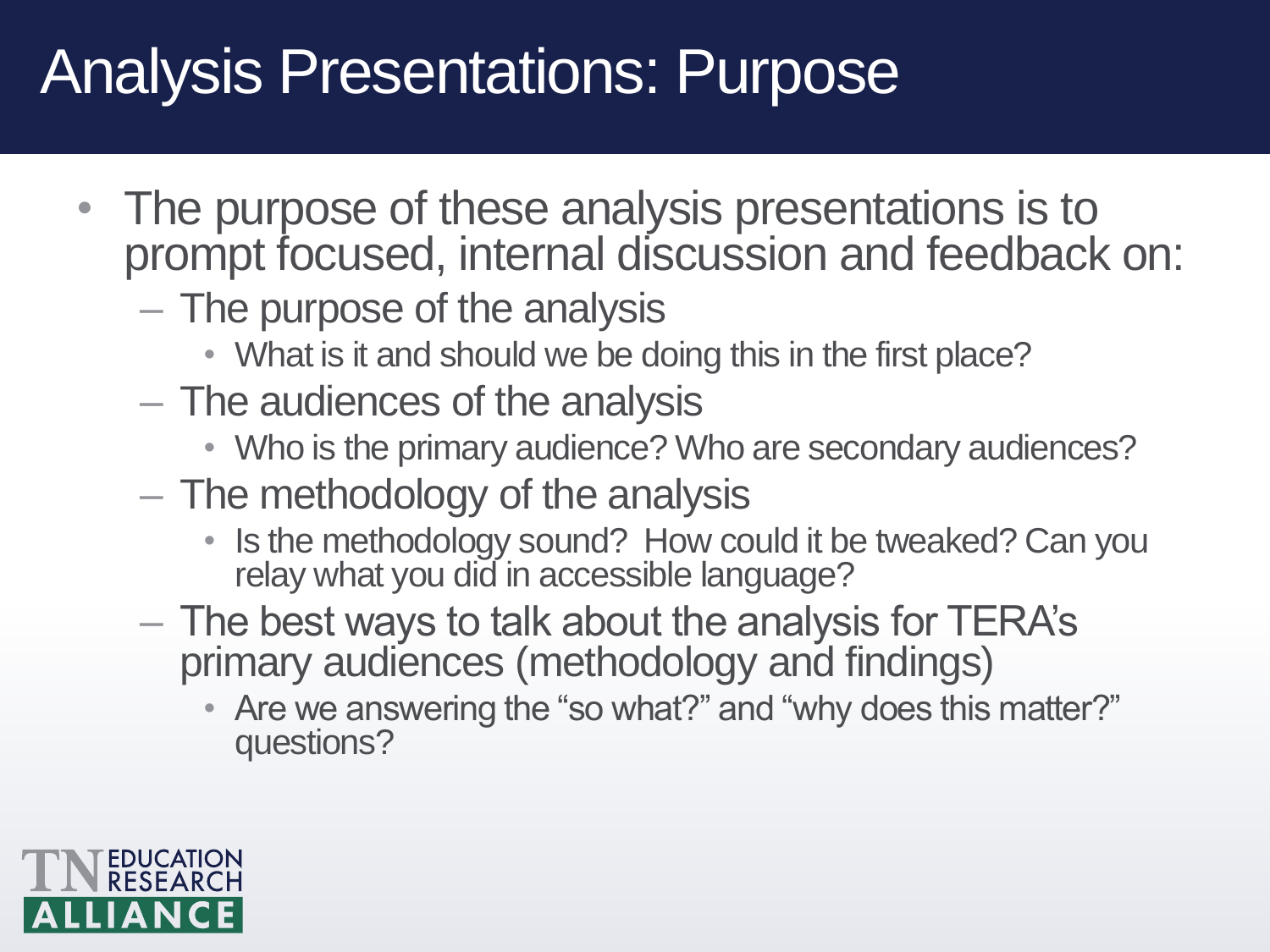#### Analysis Presentations: Goals

- To create clarity throughout the research process around purpose, audience, methodology, and messaging of the analysis
- To have an iterative document that we can revisit, reflect on, and adjust accordingly as the analysis evolves
- To produce sound analyses that speak to and are actionable for TDOE staff and/or district and school leaders

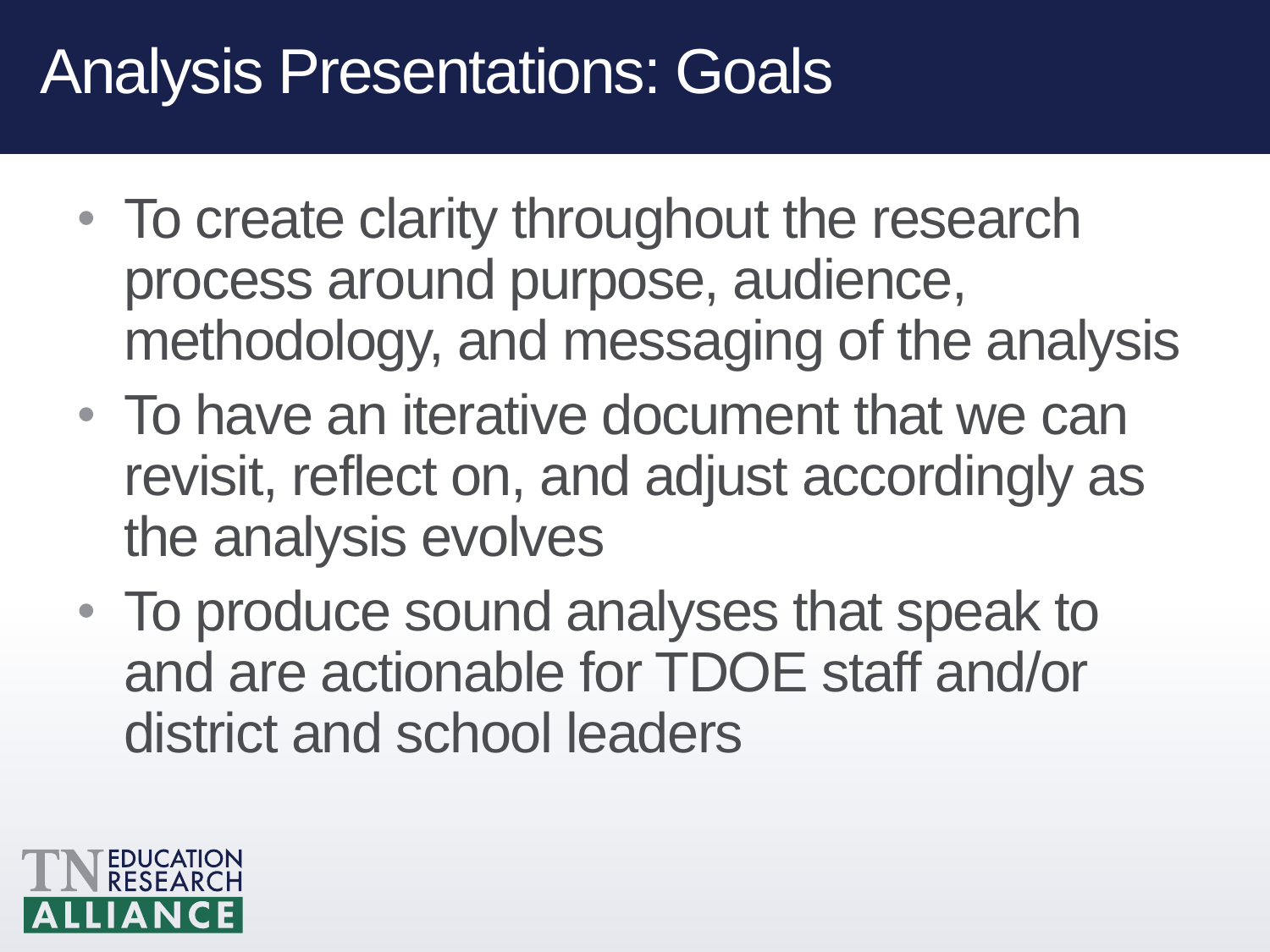#### Analysis Presentations: Review Process

#### PLANNING PRESENTATION



**------------ CONDUCT ANALYSIS ------------**

#### FINDINGS PRESENTATION

IANCE

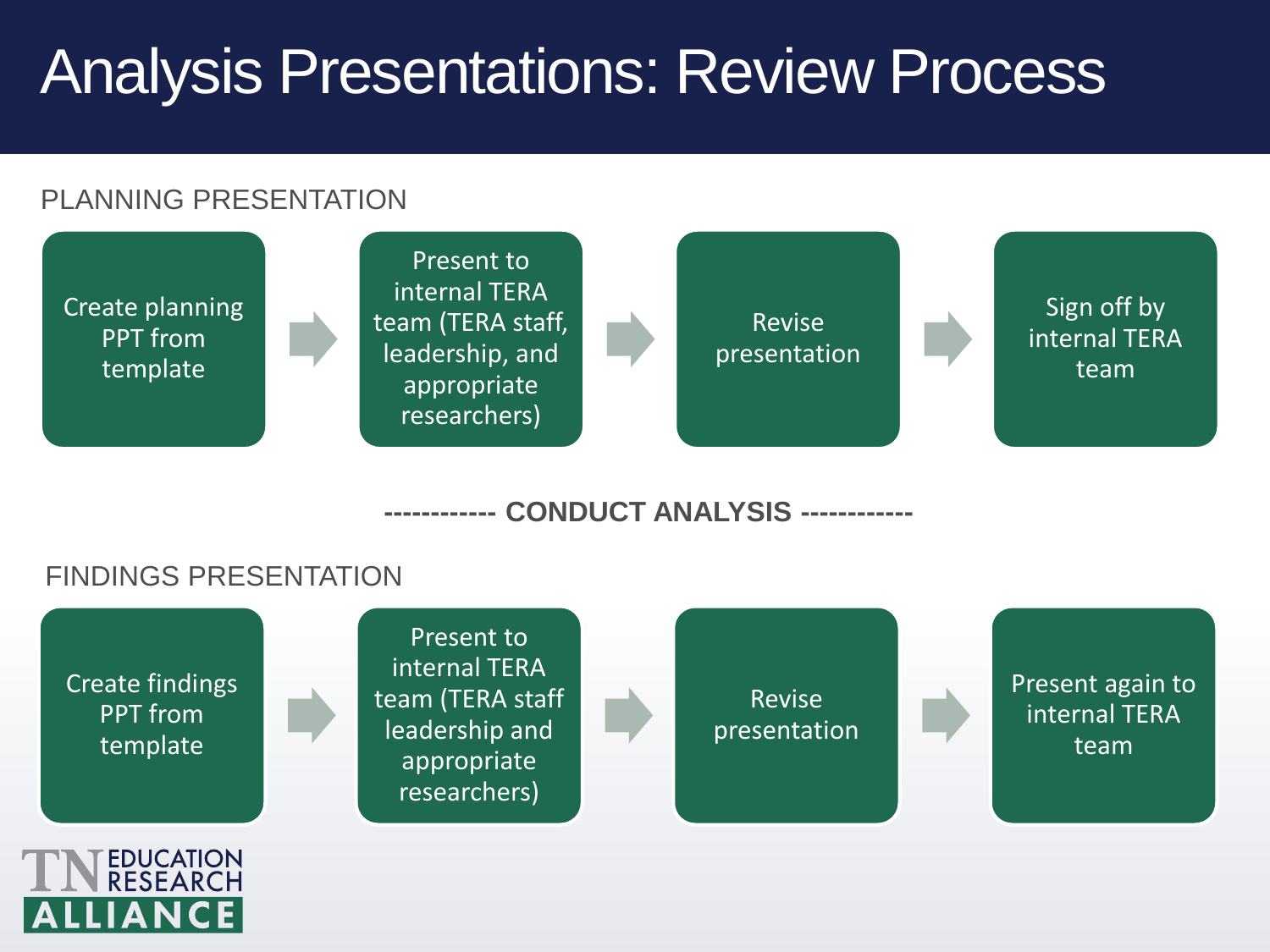#### Keep in Mind: TERA's Mission

The Tennessee Education Research Alliance is a research-policy-practice partnership committed to creating an expanding body of knowledge on a set of interrelated areas of focus that directly impact Tennessee's school improvement strategies.

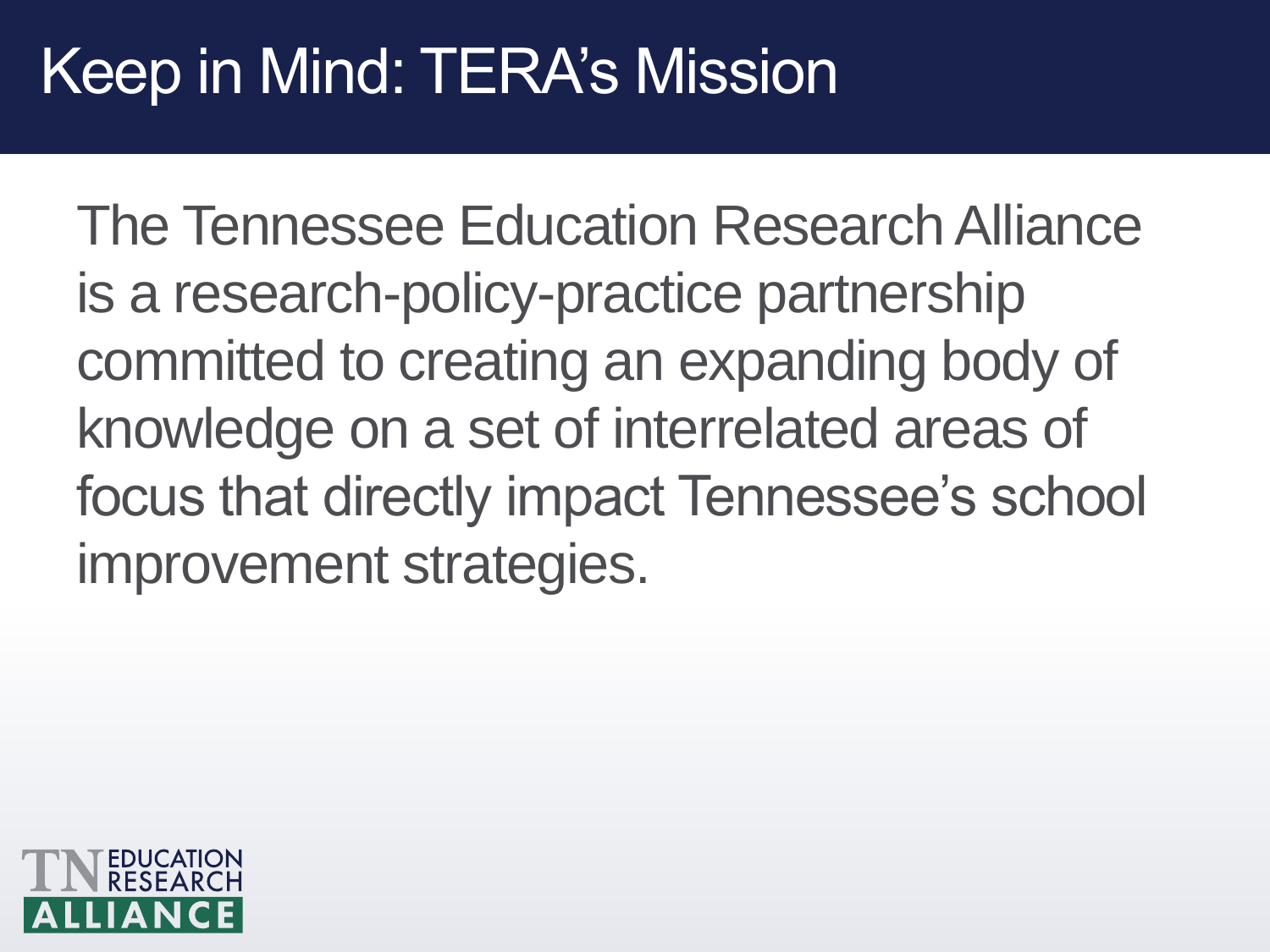# Keep in Mind: TERA's Audiences

|                               | Primary audiences need clear, concise, & well-<br>reasoned (but non-technical) guidance on practical<br>matters that advance TDOE objectives |                        |
|-------------------------------|----------------------------------------------------------------------------------------------------------------------------------------------|------------------------|
| Primary<br>Audiences          | • TDOE staff (with limited research background)<br>• State policymakers<br>· Advisory Council<br>• Local education leaders                   | In <sub>c</sub><br>our |
|                               |                                                                                                                                              | must<br>effe           |
| Secondary<br><b>Audiences</b> | • TDOE research savvy staff<br>• Research community                                                                                          |                        |

order to fulfill mission, TERA t communicate ctively with *all groups*

**Secondary audiences** need technical/semitechnical analyses that illuminate important issues related to TDOE objectives

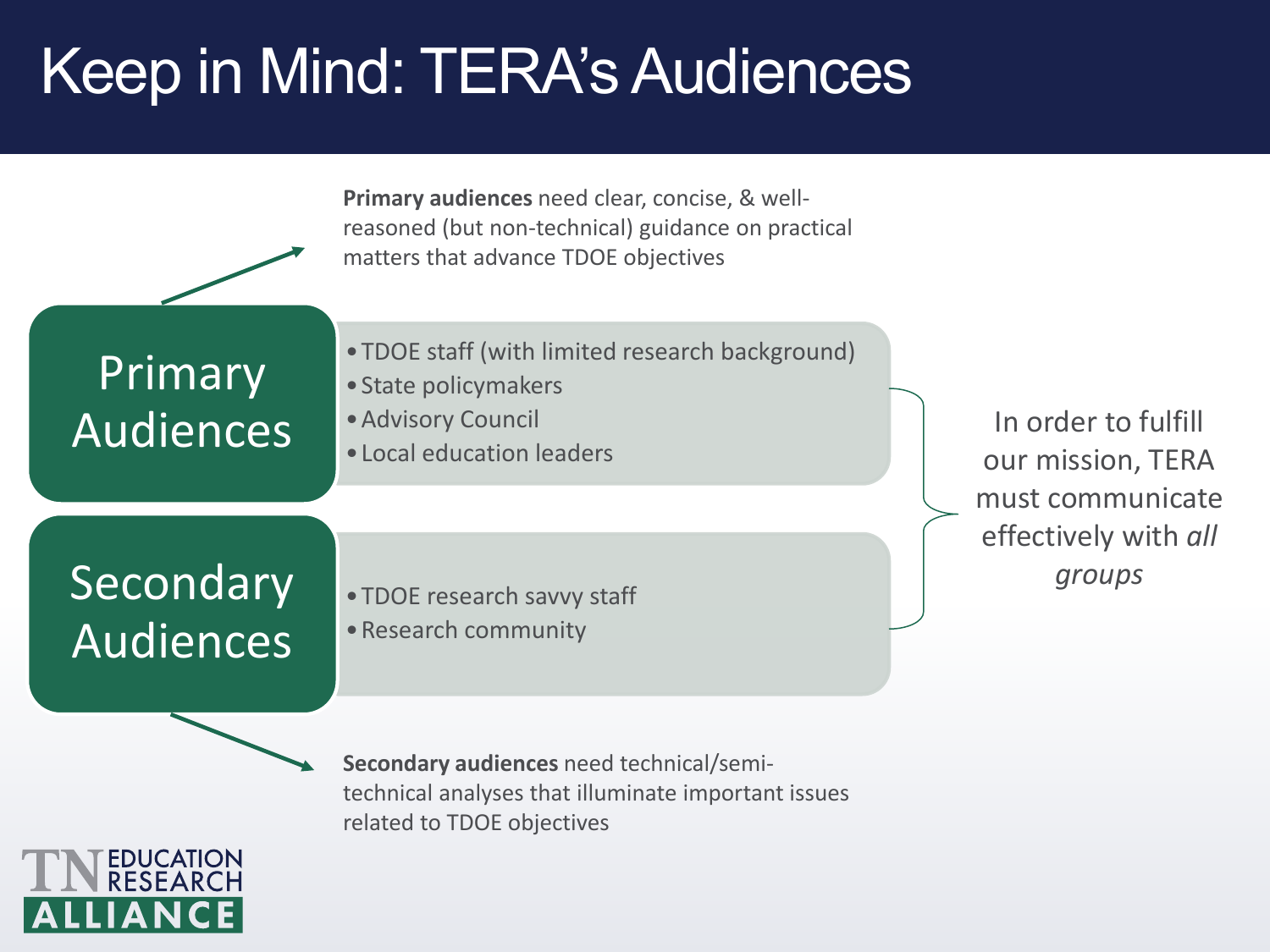# **Planning Presentation Template**

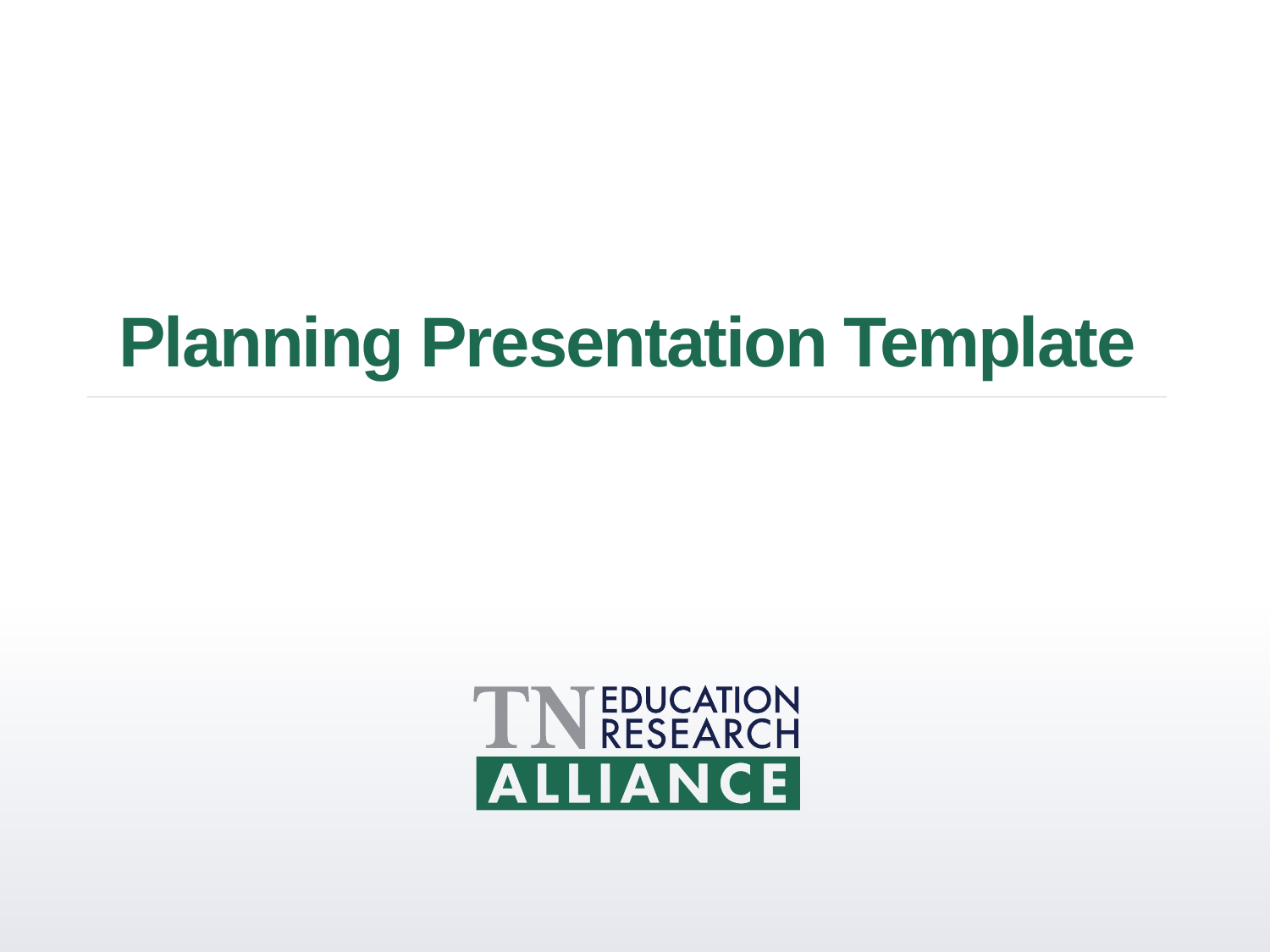#### Planning Review Process



This is the time for the TERA review team to…

- 1) Ask clarifying questions
- 2) Paraphrase points
- 3) Pose suggestions

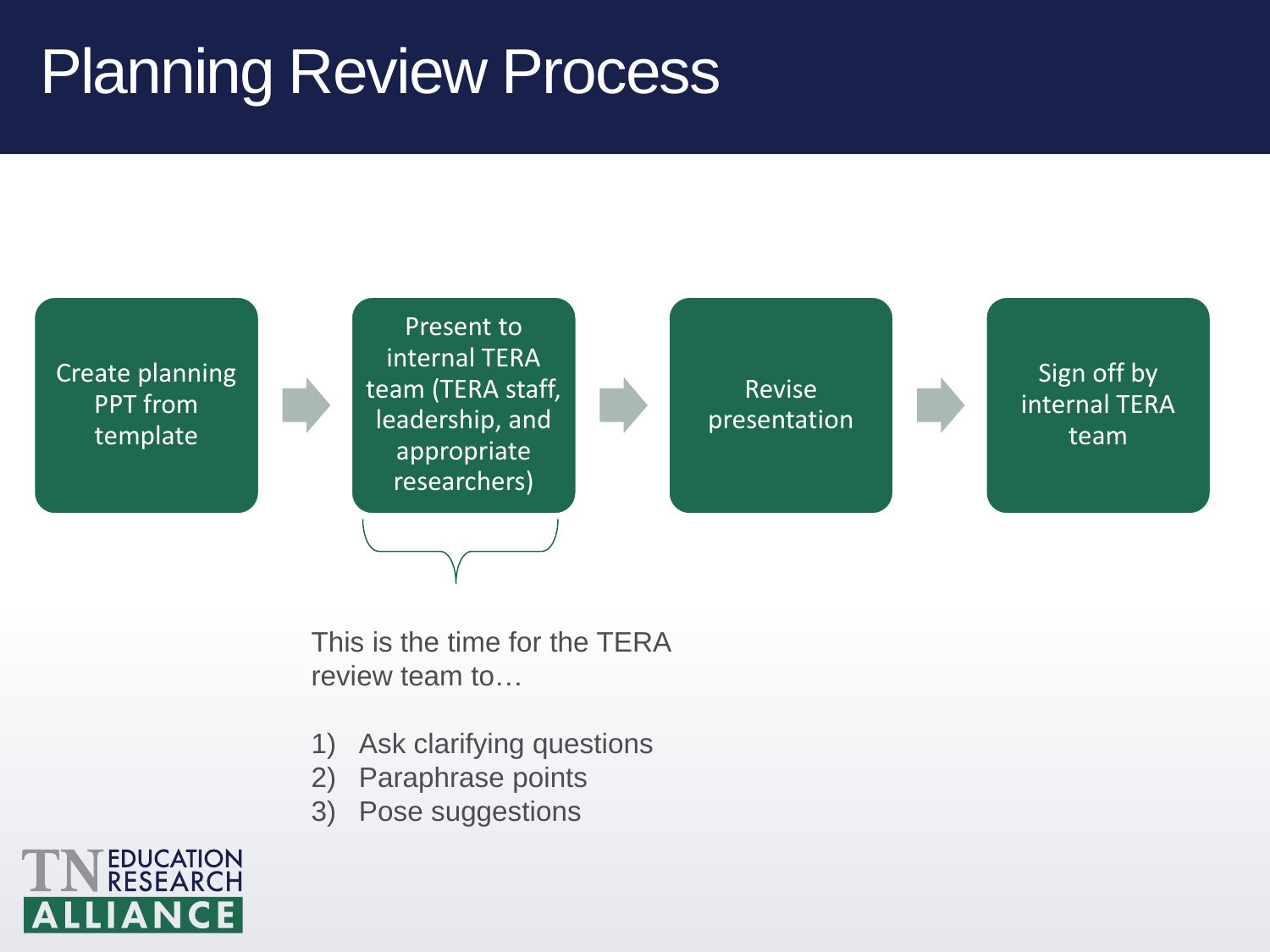## Planning: Setting the Stage

- What is the topic and overall purpose?
- Who are the primary and secondary audiences?
- What are the research questions?
- What is the purpose of each question (i.e. why is each question important for our primary audience?)

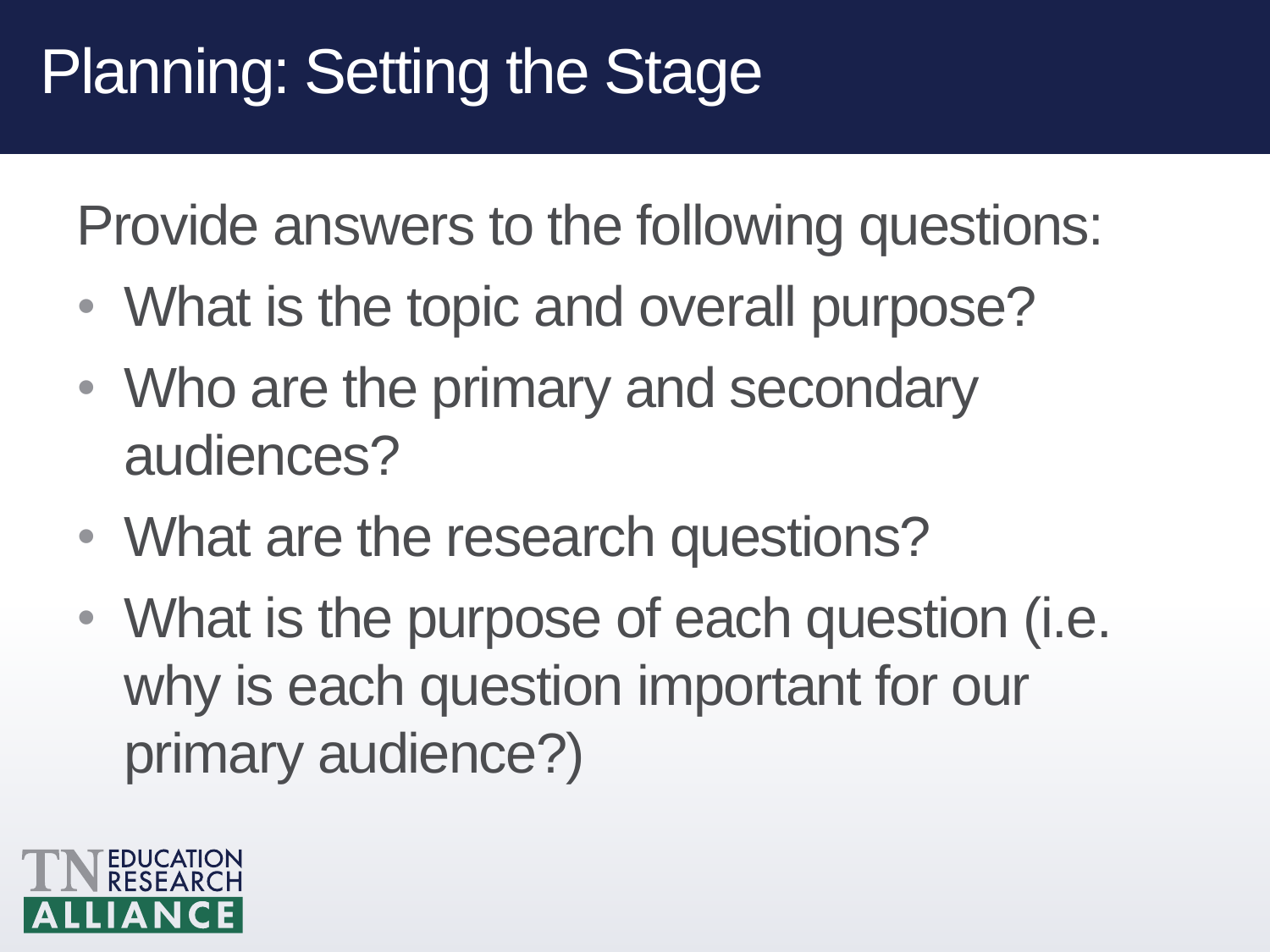# Planning: Getting Grounded

- How does answering these research questions build on/complement previous research (TERA and other)/fit into the larger narrative in the research strand?
- Prompt:
	- On this topic, we've already found  $\qquad \qquad$ .
	- But that doesn't tell us and without knowing that, we can't

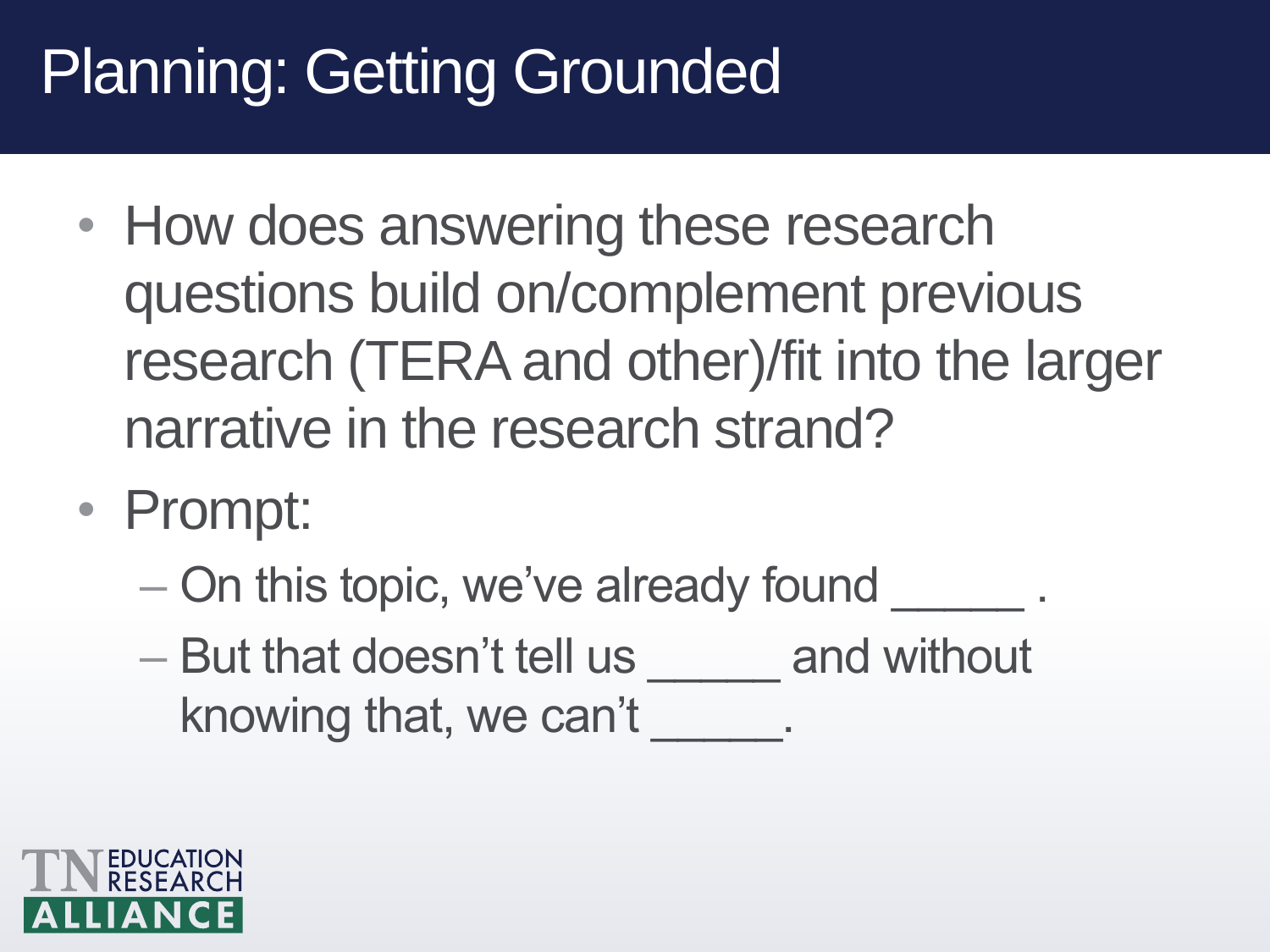## Planning: Methods

- For each research question, summarize the general steps you will take to answer it (include what measures you will use)
- Prompt: In order to...
	- First we will,
	- Then we will,
	- After that we will…
- Repeat prompt for each research question

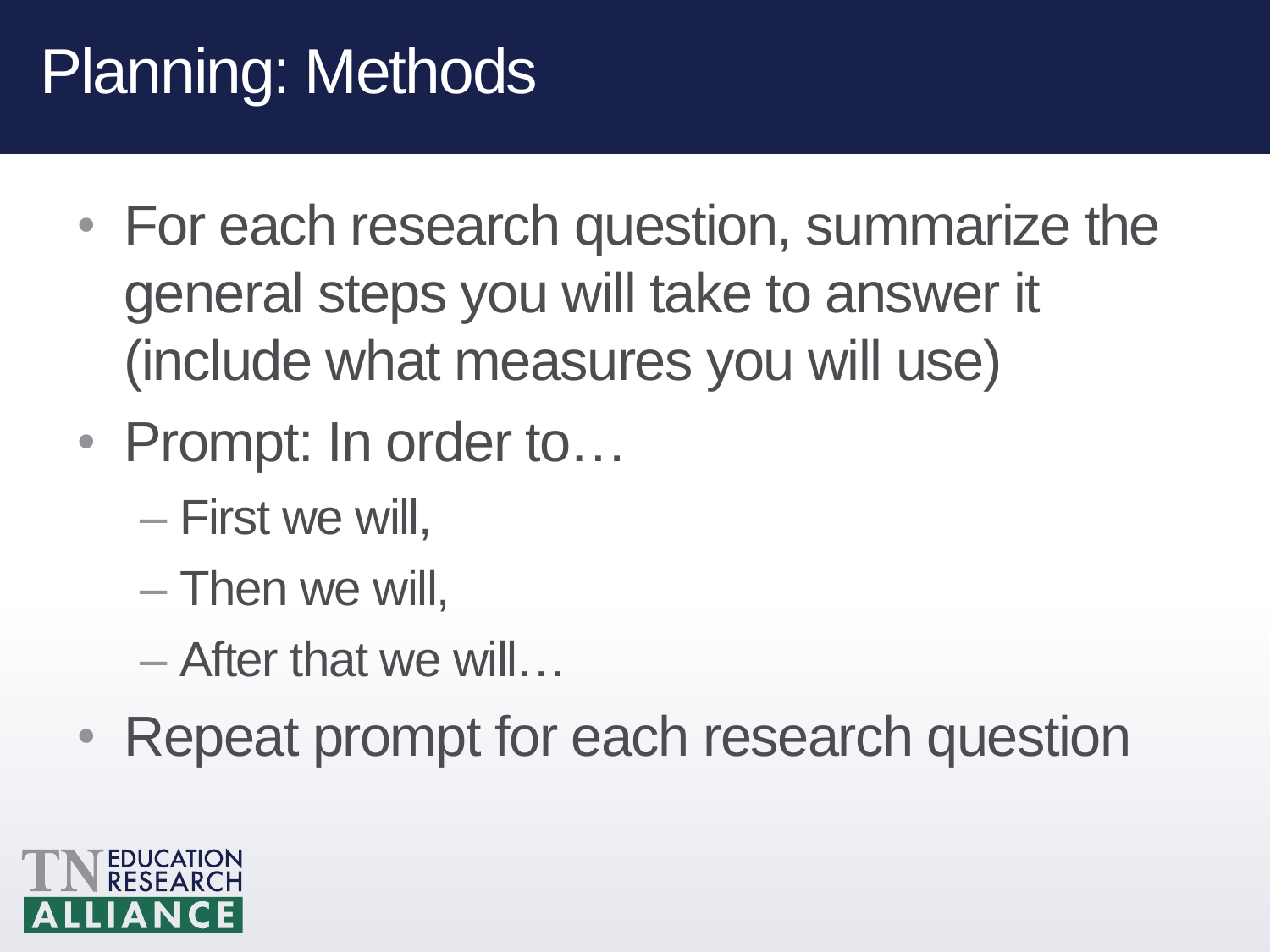#### Planning: Possible Findings

For each research question, what are possible findings that would help TERA's primary audience **understand core challenges, design and improve solutions, and/or evaluate results?**

Prompt: For each question, fill in…

- 1. If we found \_\_\_\_\_, that would suggest \_\_\_\_\_.
- 2. But if we instead found <u>equility</u>, that would suggest
- 3. But we still won't know  $\qquad$ .



\_\_\_\_.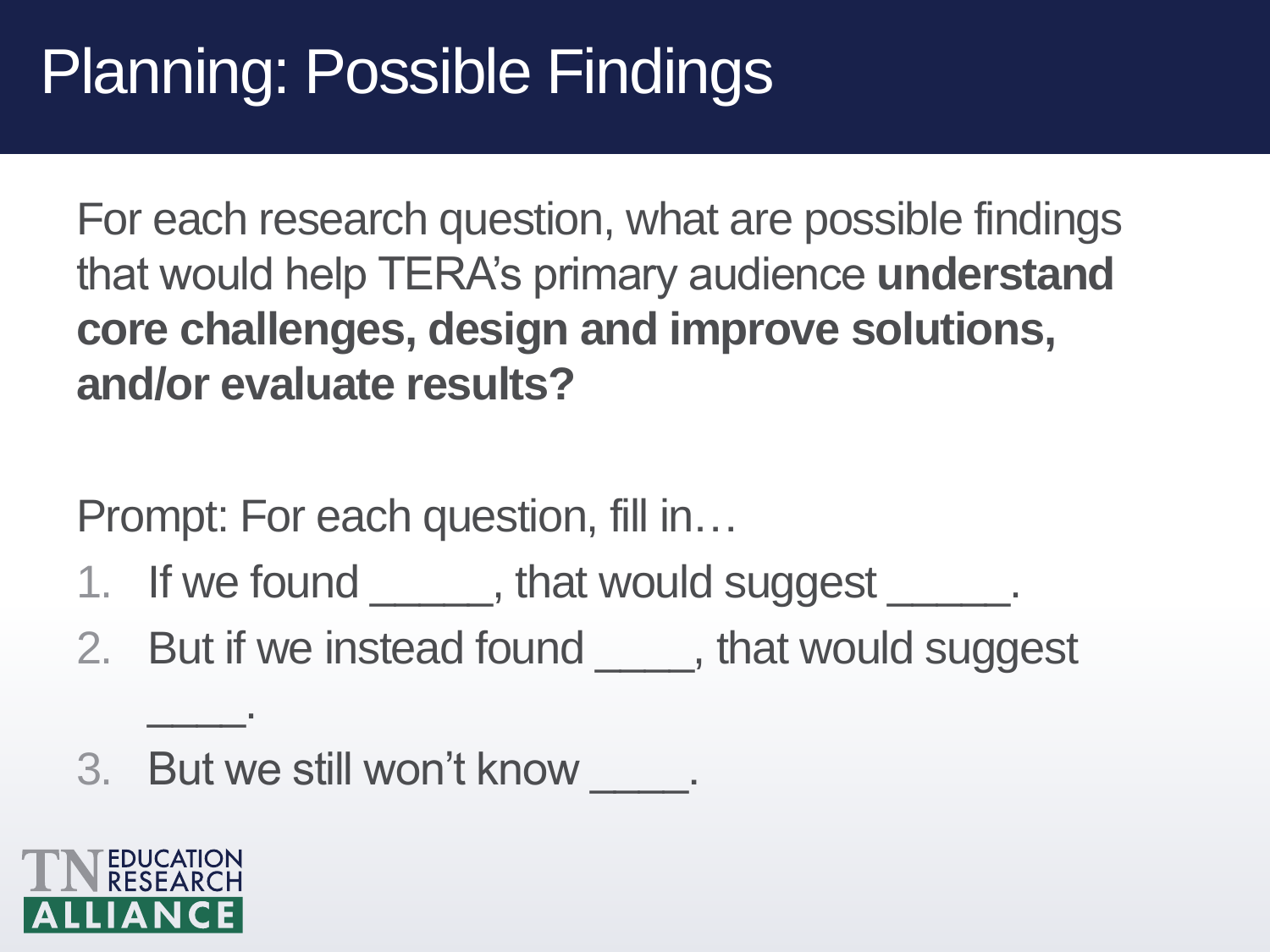# Planning: TERA Products/Communications

- What product/suite of products will help us best reach our identified audiences?
- Who within our network can help us promote/disseminate this piece?

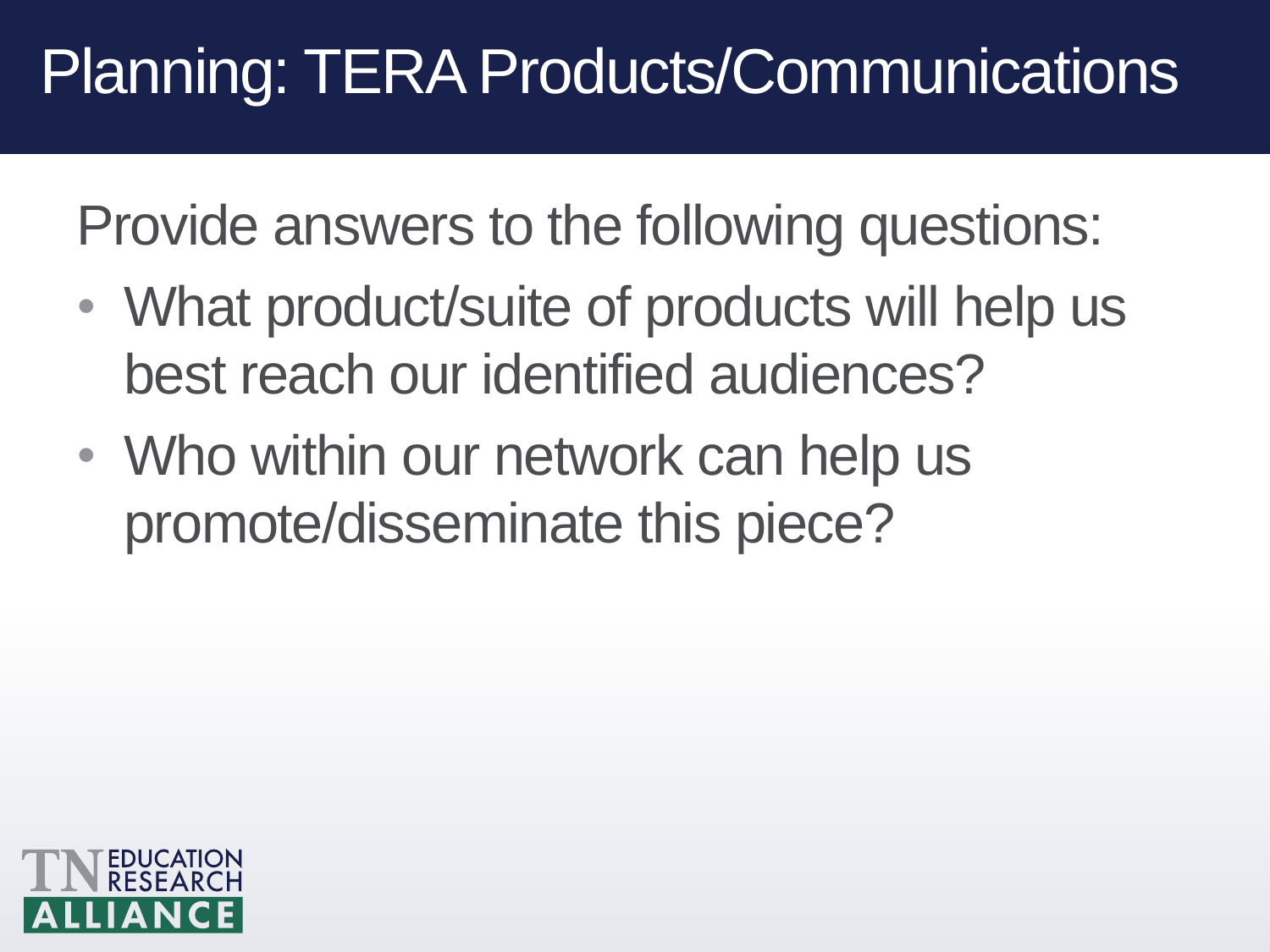# **Findings Presentation Template**

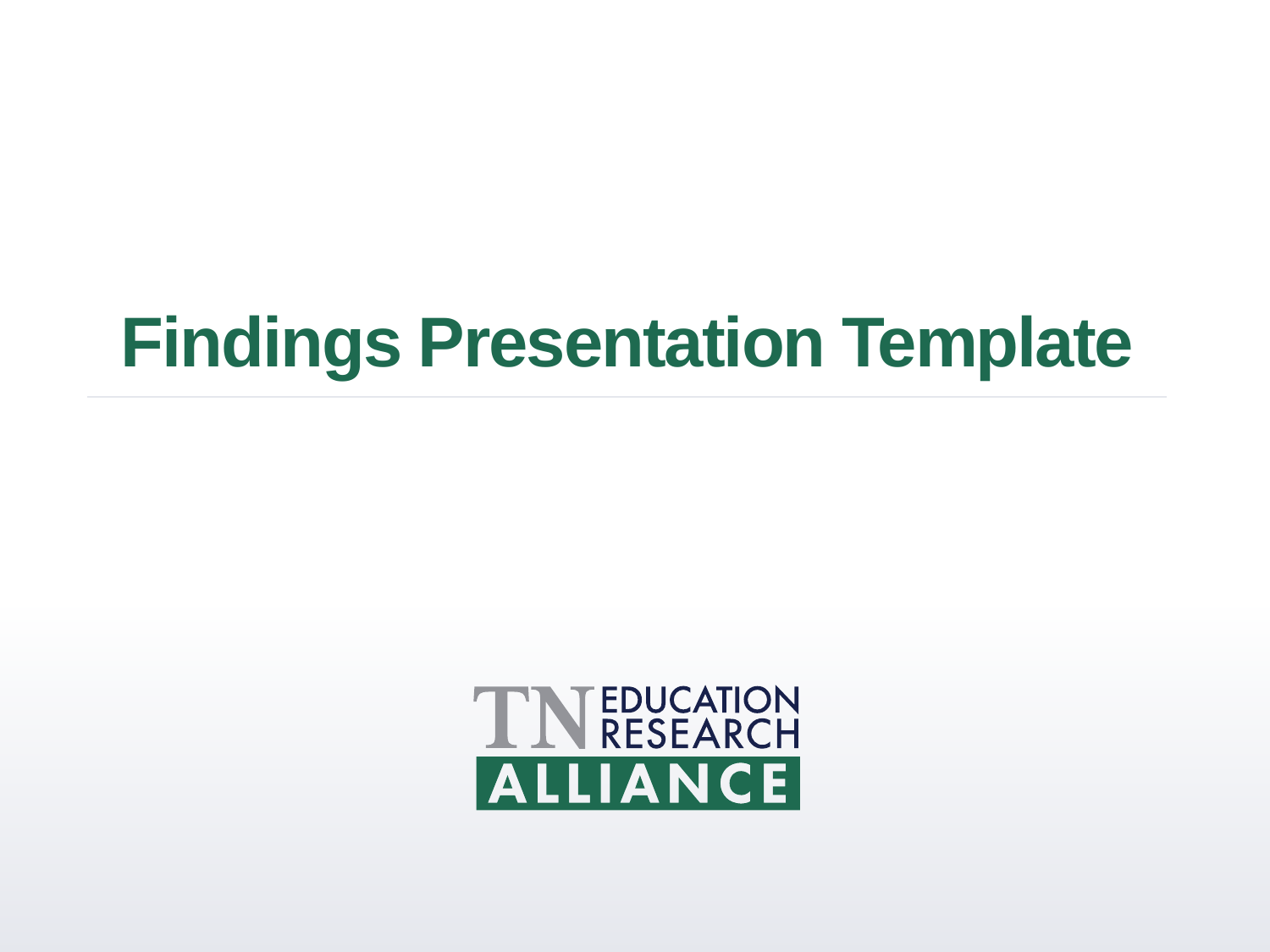#### Findings Review Process

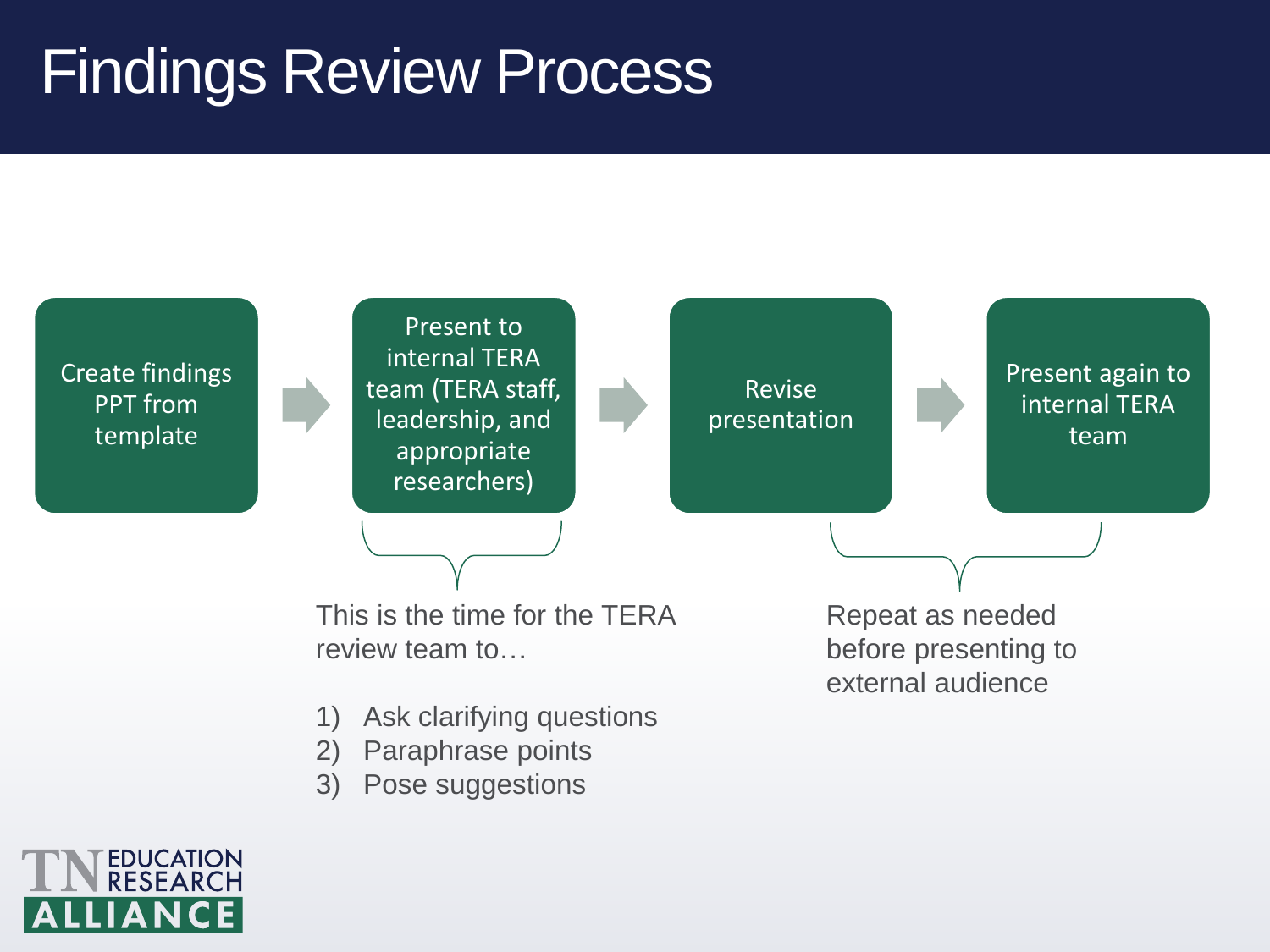# Findings: Setting the Stage

- What is the topic and overall purpose?
- Who are the primary and secondary audiences?
- What are the research questions?
- What is the purpose of each question (i.e. why is each question important for our primary audience?)

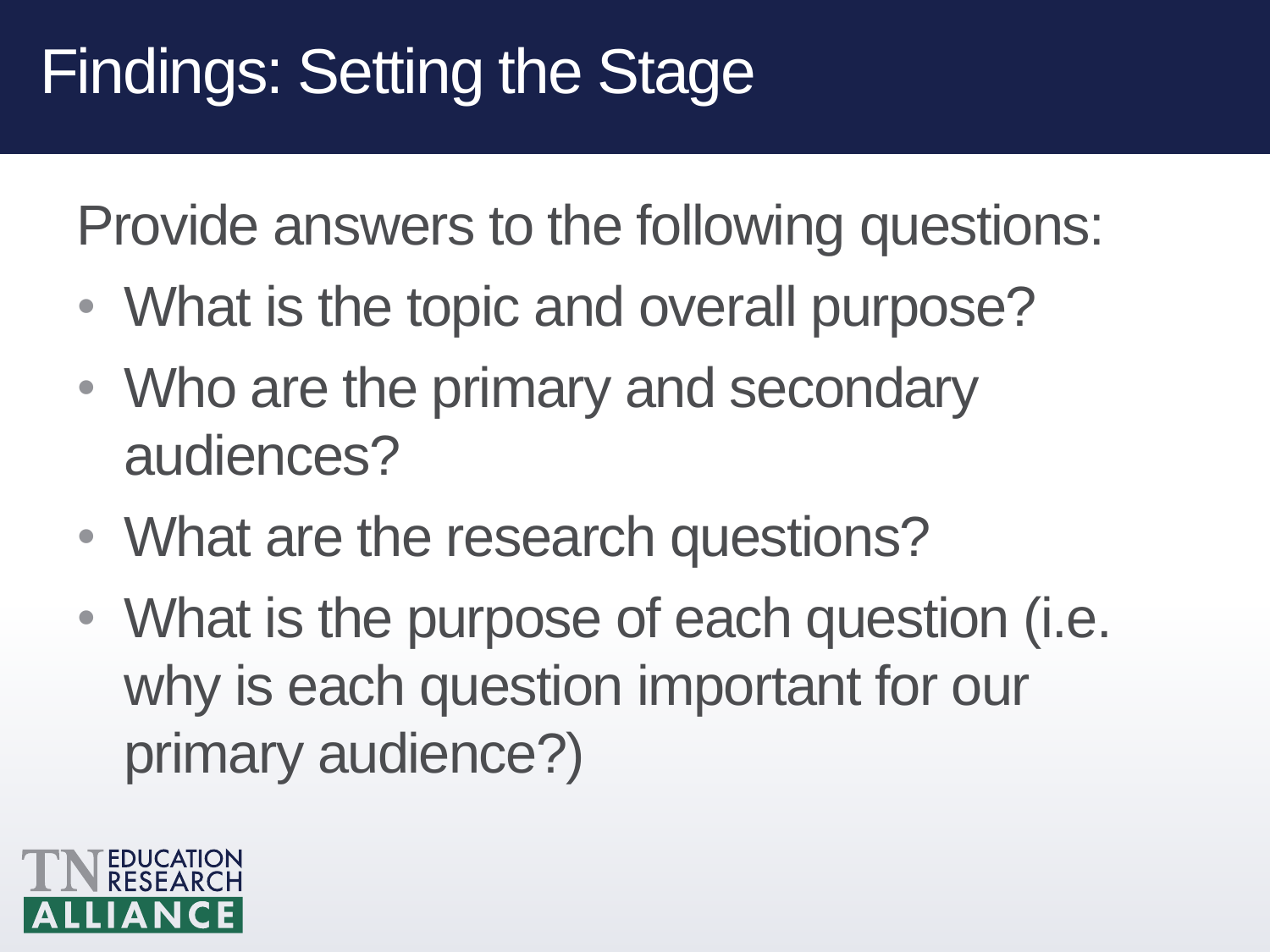# Findings: Getting Grounded

- How does answering these research questions build on/complement previous research (TERA and other) fit into the larger narrative in the research strand?
- Prompt:
	- On this topic, we've already found  $\qquad \qquad$ .
	- But that doesn't tell us and without knowing that, we can't

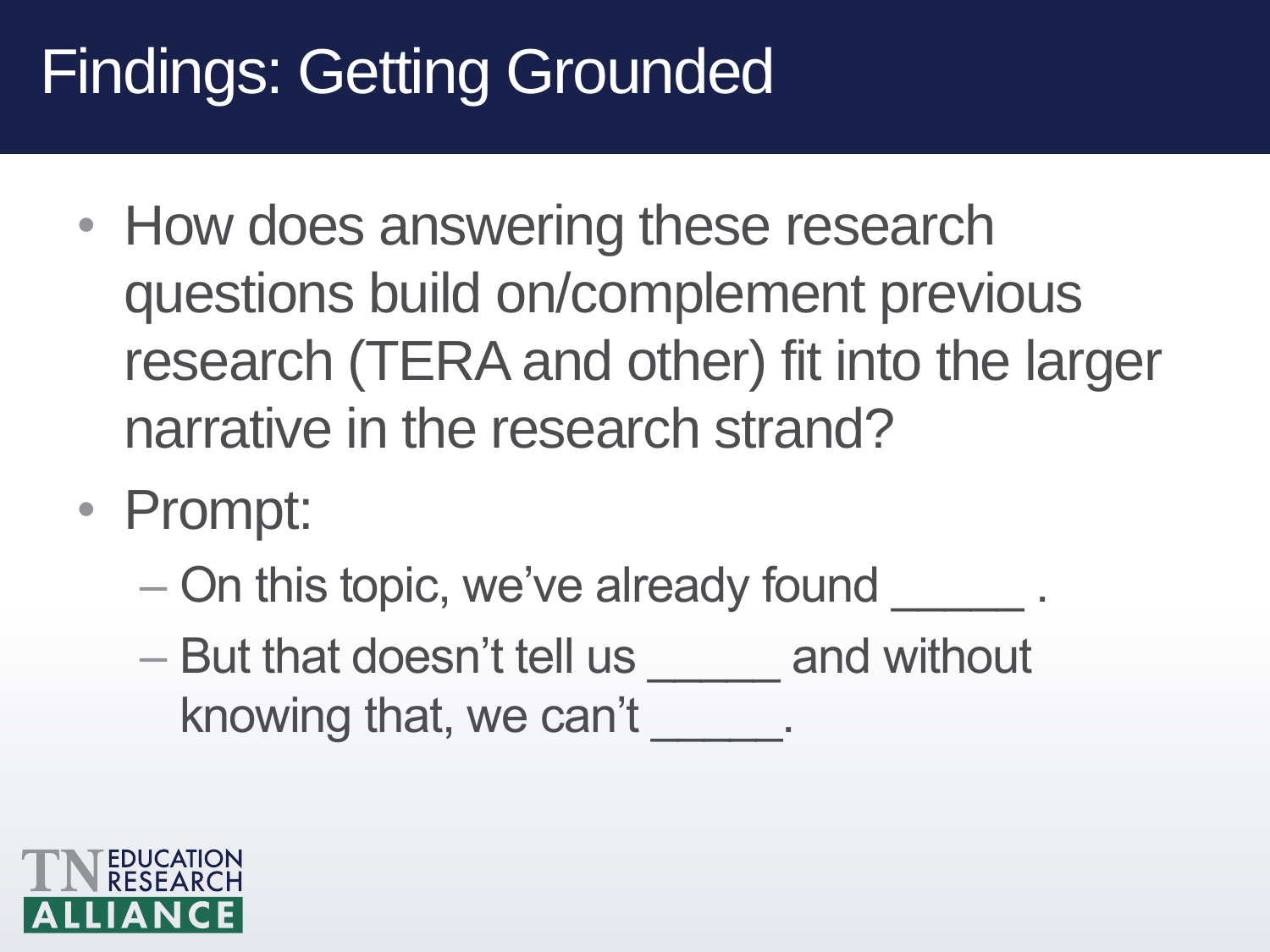# Findings: Methods

- For each research question, summarize the general steps you took to answer it in a plain English, accessible way (include what measures you used)
- Prompt: In order to...
	- First we,
	- Then we,
	- After that we…
- Repeat prompt for each research question

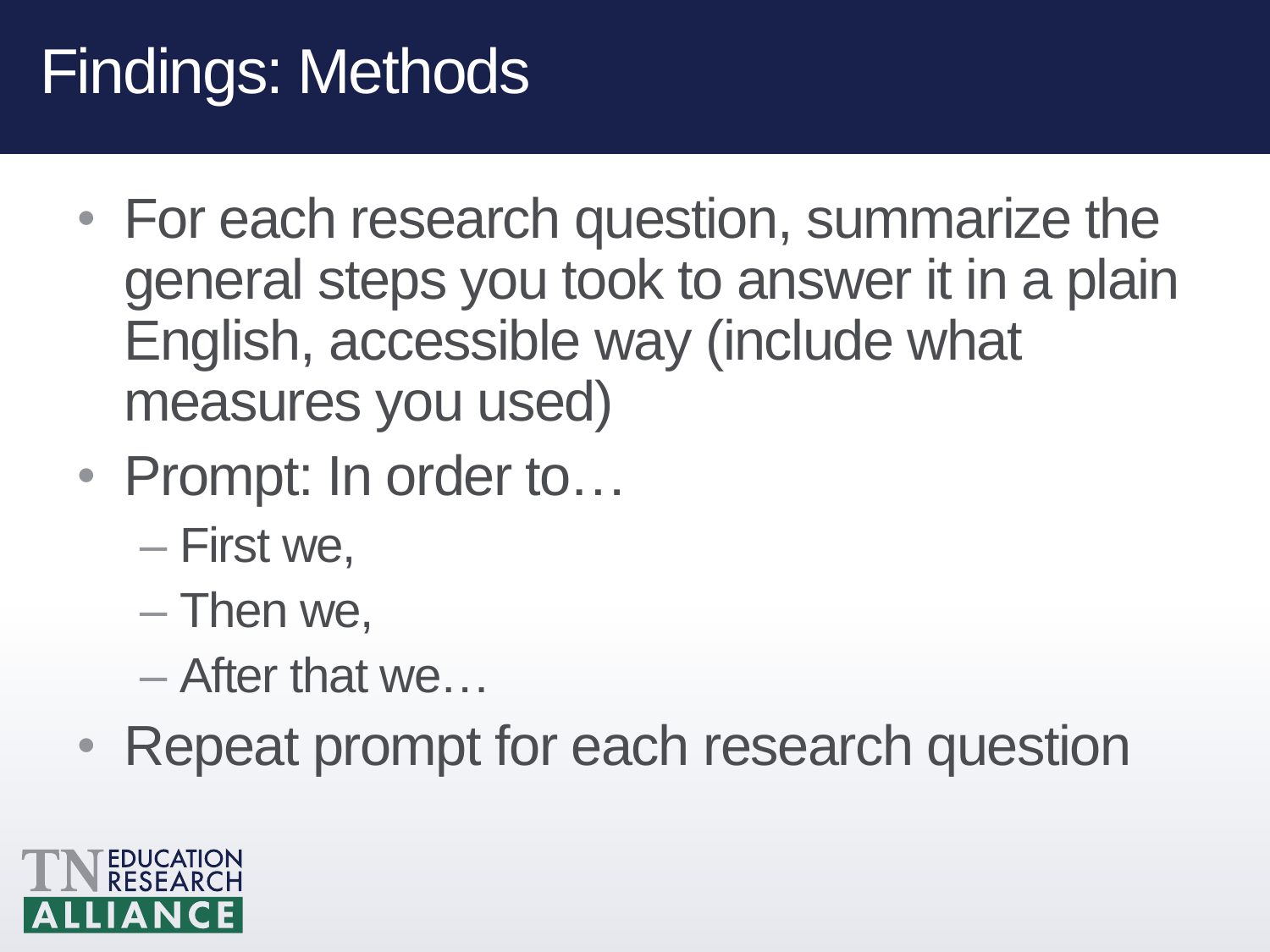## Findings: Findings Explanation Part 1

For each research question, answer the following questions:

- What did you find?
- Without using numbers, what important general trends were revealed?
- Using numbers/equivalents that the primary audience will understand, how big were the trends? (Addresses the "how much should we care" component.)
	- e.g. all other things being equal, having a principal rated 4 instead of 2 is associated with moving student achievement in math from the 50<sup>th</sup> to the 59<sup>th</sup> percentile in the state.

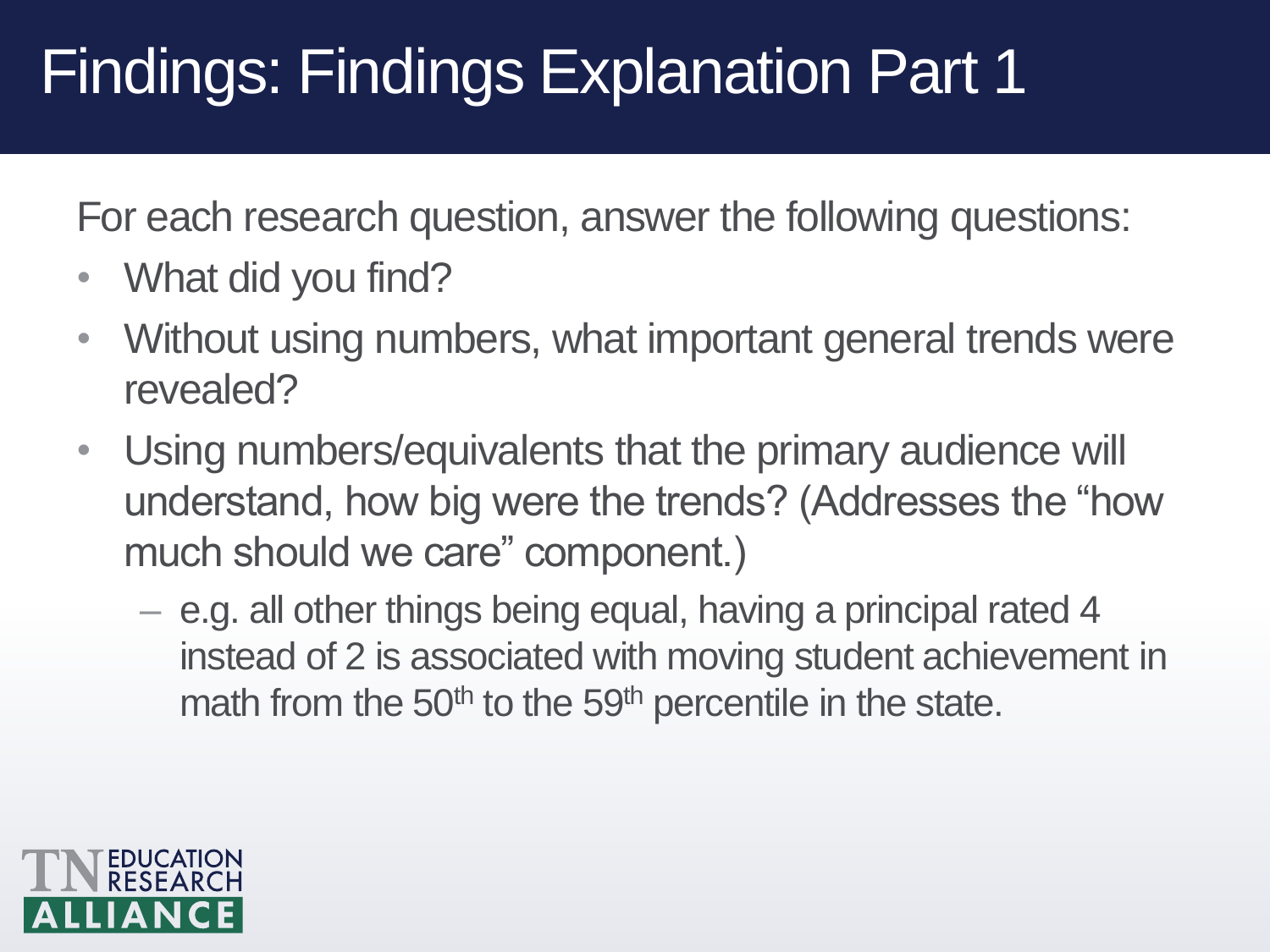# Findings: Findings Explanation Part 2

For each finding, create one or more charts. Here are some tips:

- Whenever possible, use charts and not tables
- Limit the amount of data on each chart
	- Charts are easier to interpret if they show just 1-2 or patterns (Charts that show many overlapping lines confuse)
	- Ask yourself, what's the least amount of data that can convey the general trend? Or can I use one illustrative example instead of showing all results?
	- Consider using multiple panels for similar analyses (e.g.. Instead of putting all data in one chart, use three panels, each showing the same analysis for different groups of schools – elementary, middle, and high.)
- Write chart titles that describe the pattern revealed (e.g. Schools with more highly rated principals experience more growth in student achievement)
- Include notes that explain the units, including what they are relative to (e.g. Standard Deviations +/- average TEAM rating in the state)
- Limit the number of charts per slide: whenever possible, one chart per slide

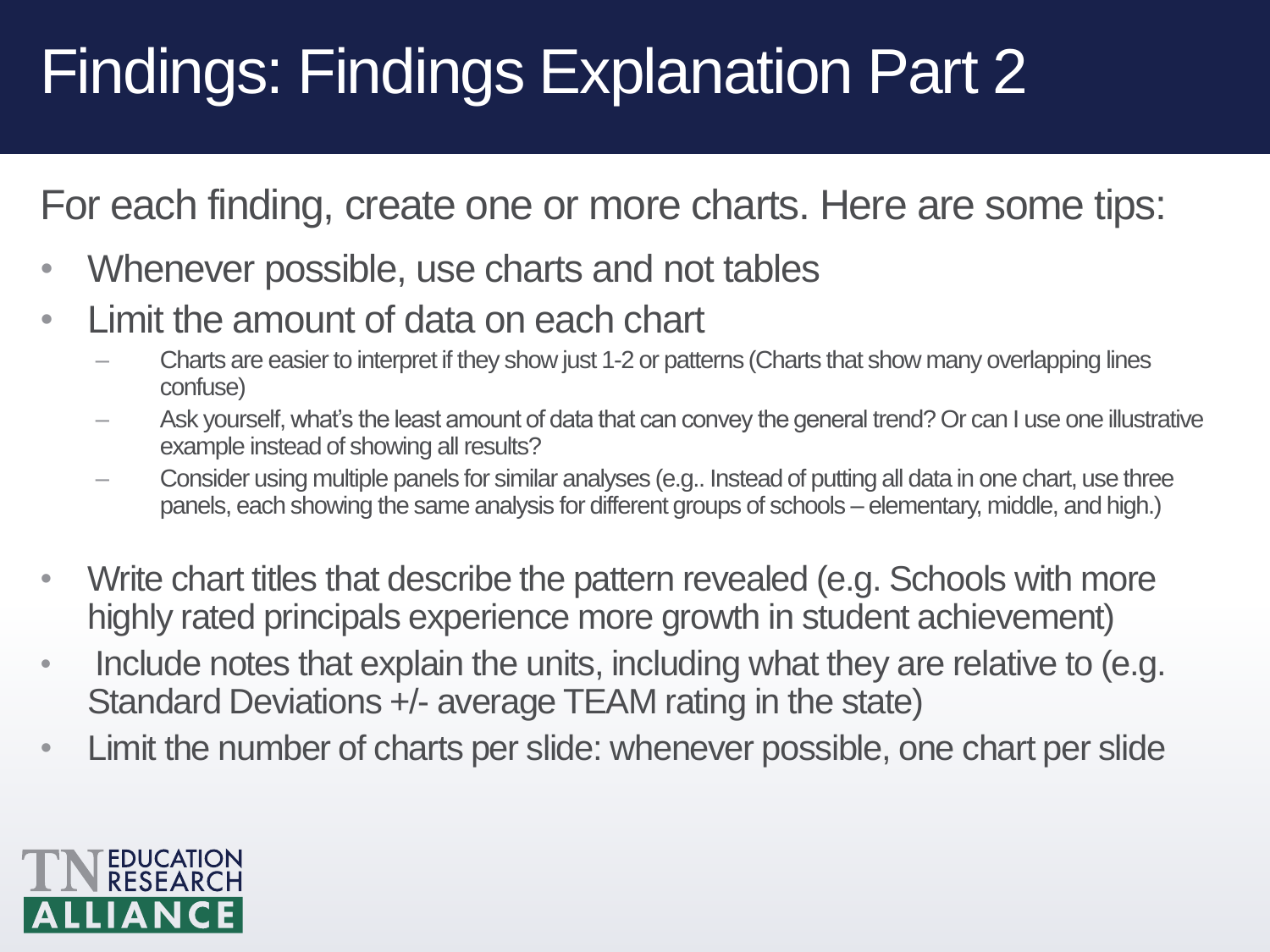# Findings: Implications

- Implications for policy and practice: How do these findings help TERA's primary audience to):
	- better understand core challenges,
	- design and improve solutions, and/or
	- evaluate results
- What are the implications for future research?
	- What important unknowns remain?
	- How will TERA address them?